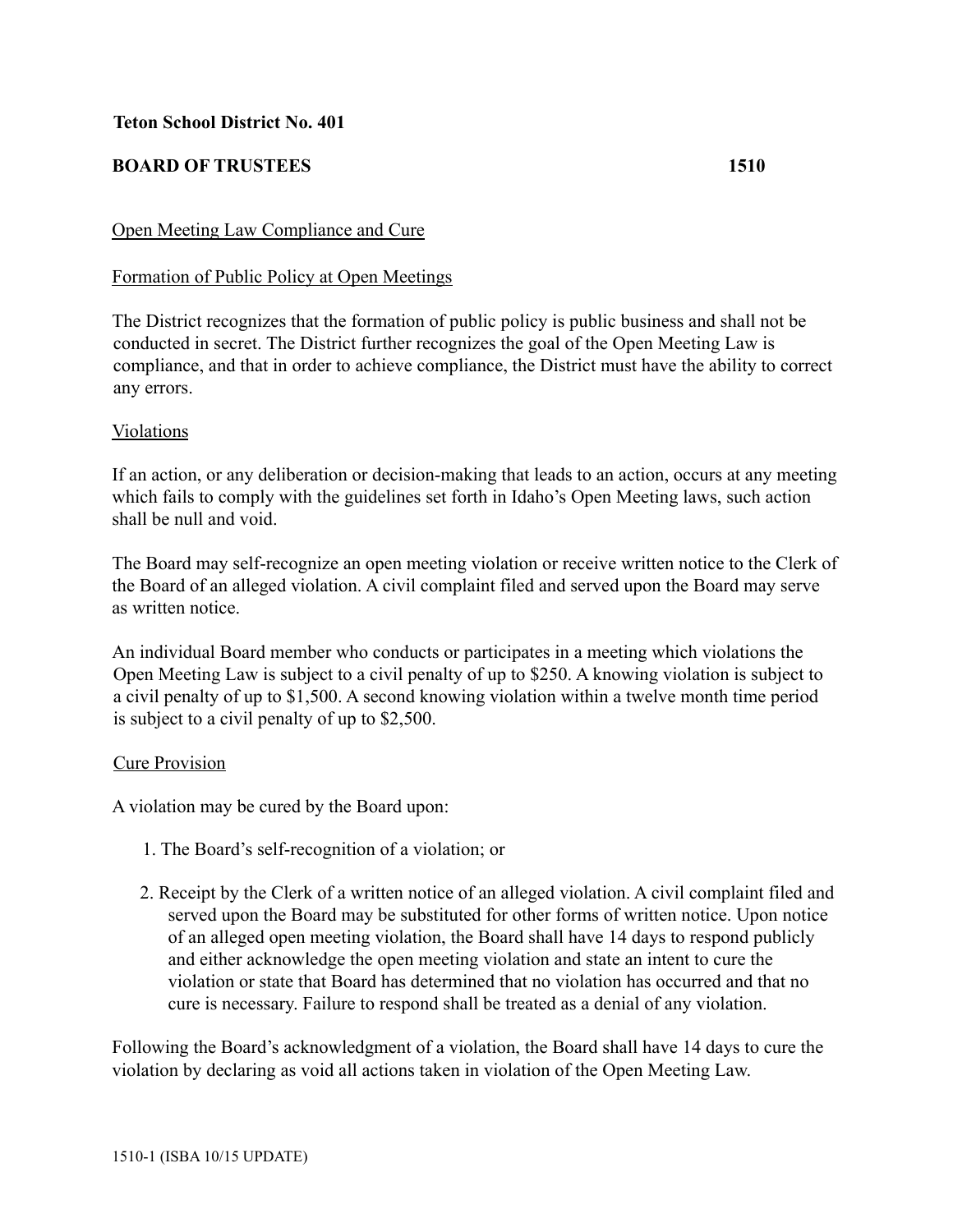Within 14 days of acknowledging the violation, and stating an intent to cure, the Board shall cure the violation by holding a properly noticed meeting to address the voided actions. The Board may then address the voided actions and lawfully take the desired action in accordance with the Open Meeting Law. Curing the violation in this manner bars any civil penalty for an unintentional violation. Private enforcement actions are stayed during the cure period.

# Ratification

Any suit brought for the purpose of having an action or decision declared null and void must be commenced within 30 days of the decision or action that results from an open meeting violation. Actions taken in violation of the Open Meeting Law are not void unless they are challenged within 30 days. Even where an action is not challenged within 30 days, it is the best practice to cure any known violation by holding a meeting in accordance with the law to ratify a decision or action that results from an open meeting violation.

Legal Reference:

I.C. § 74-201 Formation of Public Policy at Open Meetings I.C. § 74-202 Open Public Meetings – Definitions

I.C. § 74-203 Governing Bodies—Requirement for Open Public

Meetings

I.C. § 74-204 Notice of Meetings

I.C. § 74-208 Violations

Idaho Open Meeting Law Manual, July 2018

City of McCall v. Buxton, 146 Idaho 656 (2009)

Policy History: Adopted on: November 9, 2015 Reviewed on: May 10, 2021